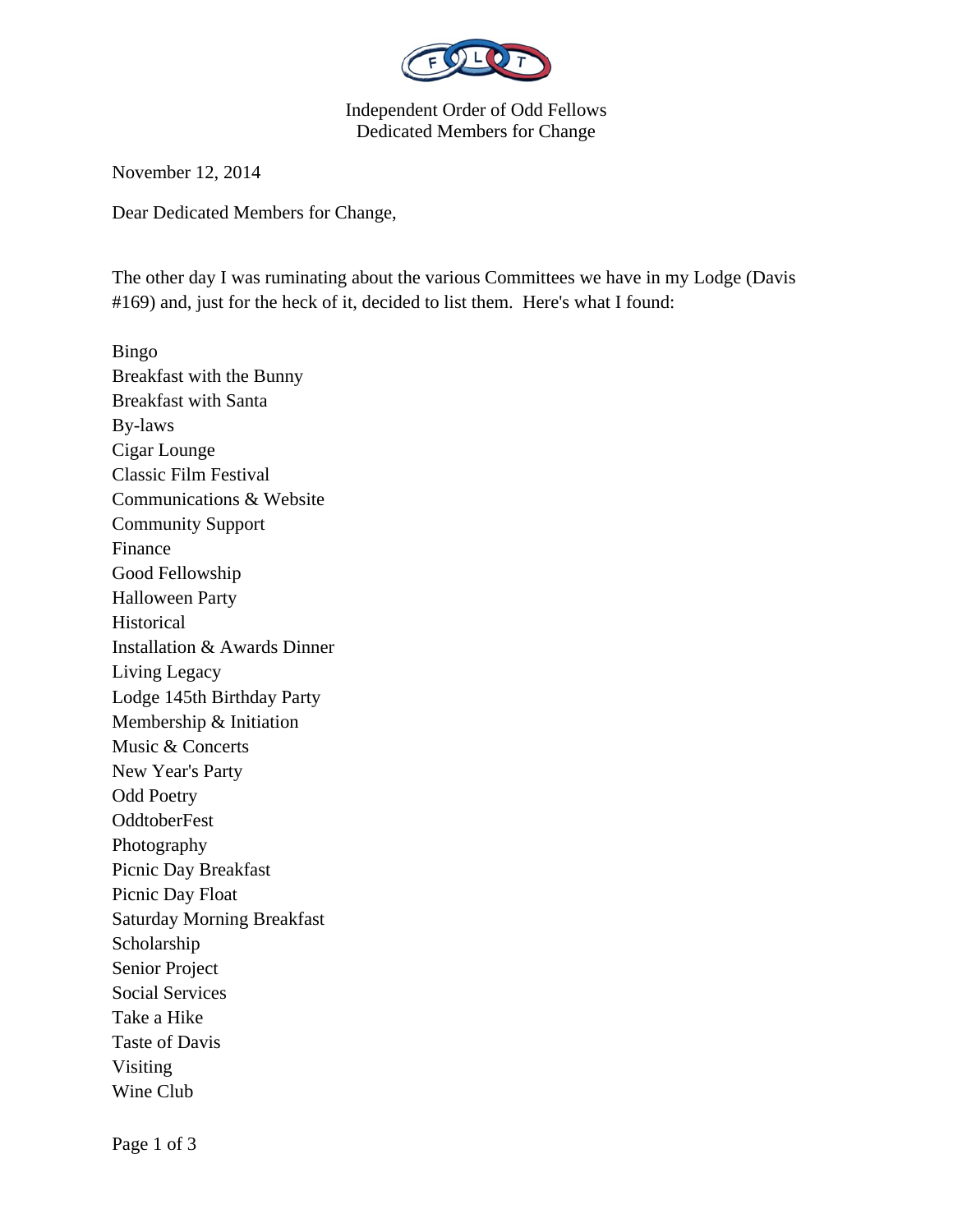

Independent Order of Odd Fellows Dedicated Members for Change

## Zymurgy

I counted 32 Lodge Committees. This then caused me to reflect on what has occurred in my Lodge over the past 10 years. When I first joined Odd Fellows in 2004, my Lodge only had about 25 members and was rather moribund. In a fairly short time, I was elected Noble Grand, and in that position, I decided to change the attitude and culture of the Lodge. I held the position of Noble Grand for four years and I used that time to bring my Lodge into the 21st Century. Today, we have 230 members (making us the fifth largest Lodge in North America), and we have 21 applicants for membership. What attitude and culture change brought us to this point?

As I reflected on it, I determined that there were three significant adjustments we made that moved our Lodge in a new direction. (1) First, we undertook a major project to physically transform the Lodge building. It took us over six years, but we improved the building inside and out, making numerous changes to upgrade, modernize and beautify the structure. We also made sure that there was plenty of signage, flags, even a mural, which made us visible to the community and identified our building as an Odd Fellows Lodge. (2) Second, we targeted the one-half of our population that had been largely ignored: women. I made a real effort to bring husbands and wives, boyfriends and girlfriends, into Lodge membership. Today, our Lodge is almost equally divided between men and women. (3) Third, and perhaps most importantly, we re-charged the activities of the Lodge. We opened our doors to the public. We involved ourselves in the community. And we organized fun activities for the membership. In short, we said "yes" when members wanted to try new things. And we created committees of willing and enthusiastic members to organize these activities and events.

So, let's talk about Committees.

In my opinion, Lodge committees are the key to success going forward. They will reflect fraternal activity that the members want. They will energize the members. They will make a Lodge a place of activity. And that activity will bring in new members. Every time we put on a community activity (for example, Breakfast with Santa, or A Taste of Davis) people ask about our Lodge, people take tours of our Lodge, and people submit applications for membership. My Lodge in Davis is now at a place where I suppose Odd Fellowship was 100 years ago. Effectively, we went "back to the future." We don't recruit new members. Applicants now seek us out. They see what our Lodge is doing, and they contact us wishing to learn more and ultimately wanting to join. Our Lodge has become the place to be. We are an active place - a center of the community - just like Lodges were in 1914.

Now, I certainly don't suggest that all Lodges can or should have 32 committees. But there is no